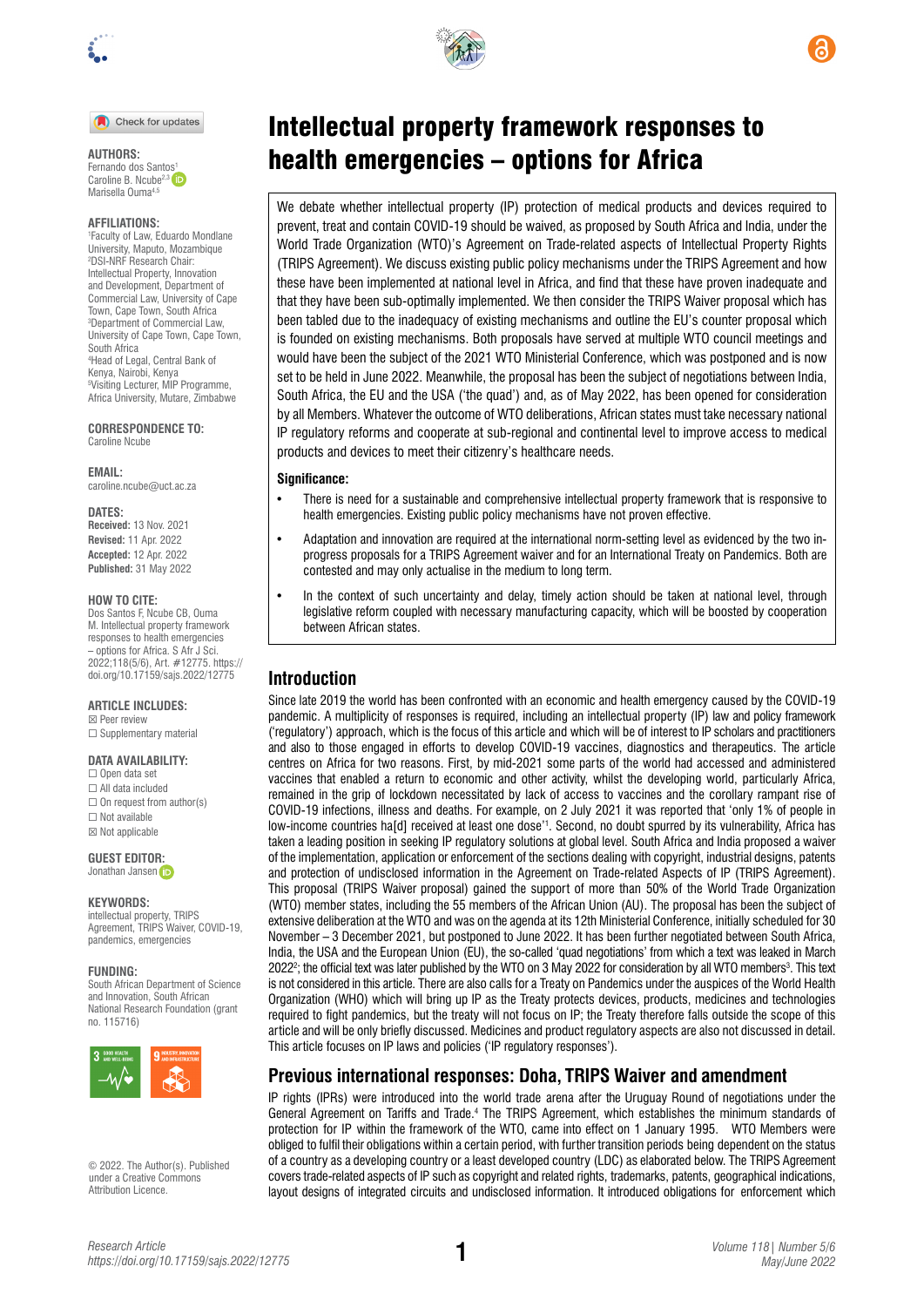

include administrative procedures, civil and criminal sanctions, border measures and dispute settlement mechanisms at international level. Existing international treaties such as the Berne Convention for the Protection of Literary and Artistic Works (*Paris Act of 1971*, as amended in 1979) and the Paris Convention for the Protection of Industrial Property, left the issues of enforcement to the individual member states. Its preamble recognises the competing interests in protection and enforcement of IP and the need for a secure conducive social and economic environment.<sup>5</sup> Under Article 8.1, Members may adopt measures that they deem necessary to protect public health and nutrition. Developing nations and LDCs have found it very challenging to access essential medicines and other pharmaceutical products, more so in the face of the HIV/AIDS pandemic and other diseases such as malaria and tuberculosis.<sup>6</sup> IPRs, for example patents, play a significant role in the pricing of pharmaceutical products, which, in many cases, become too expensive and, therefore, inaccessible to developing countries and LDCs.<sup>7</sup>

#### *TRIPS Flexibilities*

The TRIPS Agreement contains flexibilities that may be used to ensure the balance between protection offered under the Agreement and other social, economic and public interests. For patents, they include 'transition periods, compulsory licensing, parallel importation, the Bolar Provision and exceptions from patentability'8 . It is not possible to give a full account of flexibilities due to space constraints so only a few will be highlighted. For instance, LDCs are not required to apply the provisions of the TRIPS Agreement, save for Articles 3, 4 and 5 until 1 July 2034 or when they cease to be an LDC (whichever occurs first). This extension is the third granted to the LDCs, with the first granted in 2005 and the second, which expired on 1 July 2021, granted in 2013.<sup>9</sup> In addition, there is a pharmaceutical transition period until 1 January 2033 or when an LDC ceases to be an LDC, whichever occurs first.10 Under this transition period, an LDC does not have to issue pharmaceutical patents.<sup>11</sup> However, many LDCs have chosen to forego this flexibility and have been granting pharmaceutical patents for a considerable period of time.12 African countries have not taken advantage of flexibilities at their own peril<sup>13,14</sup>, and only six countries exclude pharmaceutical patents in their national legislation, namely Angola, Burundi, Liberia, Madagascar, Rwanda and Uganda<sup>15,16</sup>. In addition, Rwanda's IP Policy of 2018 recommended the adoption of an international exhaustion regime to facilitate parallel importation of generic medicines. Rwanda is unique in its approach and consistency.

Article 30 allows WTO Members the power to provide limited exceptions to the exclusive rights granted under patents. These exceptions are subject to the three-step test, specifically that they (1) should not unreasonably conflict with the normal exploitation of the patent; (2) should not unreasonably prejudice the interests of the legitimate patent holder; and (3) should consider the legitimate interests of the third parties.17 Article 31 provides for compulsory licensing subject to several conditions, including that the authorised use shall be limited to the domestic market and subject to payment of adequate remuneration to the patent holder. This flexibility is of little or no use to developing countries and LDCs with limited or no manufacturing capacity for pharmaceutical products and which would not be in a position to pay for the remuneration to the patent holder where a compulsory licence is issued pursuant to Article 31 (h). This issue is addressed further below.

Exclusion of the patentability of pharmaceuticals does not per se lead to access to medicines, because patent information may not be immediately available to be replicated and may be guarded as undisclosed information. Further, if countries do not have adequate manufacturing capacity to produce the medicines, the availability of information and technology will not solve the problem. Currently, only a few African states have manufacturing capacity that can be dedicated to COVID-19 vaccines production, such as: Egypt, Morocco, Senegal, South Africa and Tunisia.18 Under the Partnerships for African Vaccine Manufacturing (PAVM) launched in April 2021 by the AU, several new partnerships were developed which will enable other countries, including Rwanda, Congo and Senegal, to produce vaccines using the mRNA technology.19 However, these solutions target specific and

limited actions that do not address a systemic lack of manufacturing capacity in Africa. A cooperative approach is necessary to ensure adequate manufacture and distribution of pharmaceuticals and medical devices across the continent, which includes enhanced procurement and import of pharmaceuticals and medical devices into the continent.<sup>20</sup> The adoption of a regional or international exhaustion of IP rights regime by African states would ensure that there is meaningful movement of these supplies across the continent. Therefore, it has been recommended that such an approach be advanced by the IP Protocol of the African Continental Free Trade Agreement that is being negotiated.21

#### *Doha Declaration, TRIPS Waiver and Article 31bis of TRIPS Agreement*

Prior to 2005, countries like India and Brazil had flourishing pharmaceutical industries dealing in generic medicines that they produced for their domestic market as well as for export because they did not have patent protection for the original pharmaceutical products.22 As of 2005, when they became obliged to protect product patents, their production and export of generic pharmaceutical products was no longer possible where there was a patent on the originator pharmaceutical. Further, even where this was done under a compulsory licence, there were difficulties with the transit of generics.<sup>23</sup>

The HIV/AIDS crisis highlighted developing countries' and LDCs' difficulties in accessing medicines.<sup>24</sup> This difficulty was brought to the fore when a pharmaceutical industry association with its 39 affiliate companies filed an application against the South African government<sup>25</sup>, alleging that the introduction of parallel importation provisions, among others, by the *Medicines and Related Substances Control Amendment Act* was inconsistent with the provisions of the TRIPs Agreement. A full account of this litigation is available elsewhere.<sup>26-30</sup> This matter was ultimately settled and the amendments were implemented, following the adoption of the Doha Declaration on the TRIPS Agreement and Public Health (Doha Declaration).

The Doha Declaration was adopted on 14 November 2001 at the  $WTO$  Ministerial Conference<sup>31</sup> to address the complex issues that arose in relation to access to essential medicines<sup>32</sup>. The Declaration applied to access in relation to a broad spectrum of public health issues and is not limited to a set of certain limited circumstances as provided for under Article 31 (h) of the TRIPS Agreement.<sup>32</sup> Paragraph 6 of the Declaration enabled the use of compulsory licences to facilitate access to medicines for Members with insufficient or no manufacturing capacities in the pharmaceutical sector. Under the WTO General Council Decision on Implementation of Paragraph 6 of the Doha Declaration<sup>33</sup>, Members agreed to waive Article 31 (f) of the TRIPS Agreement to allow importation of pharmaceutical products, under compulsory licence, by Members without manufacturing capacity, subject to specific conditions. It also permitted the issuance of a compulsory licence by any Member for the manufacture of essential pharmaceutical products. Eligible importing members are defined as LDCs and other states which notify their intention to use the system.<sup>34</sup> They are required to notify the Council for TRIPS of the pharmaceutical products they intend to import as well as the quantities.<sup>33</sup> Australia, Austria, Belgium, Canada, Denmark, Finland, France, Germany, Greece, Iceland, Ireland, Italy, Japan, Luxembourg, Netherlands, New Zealand, Norway, Portugal, Spain, Sweden, Switzerland, United Kingdom and the United States of America indicated that they would not use the system as importing states. Other states indicated that they would have recourse to it in a limited way such as during national emergencies. $35$ 2005, the Protocol amending the TRIPS Agreement rendered the above mechanism permanent.36 The amendment, (article 31*bis*) together with an Annex, came into force on 23 January 2017 after it was accepted by two thirds of WTO Members. The waiver provisions under the General Council Decision of 30 August 2003 on the implementation of Paragraph 6 of the Doha Declaration continue to apply to those Members which are yet to accept the protocol, and the amendment is currently open for acceptance until 31 December 2023.37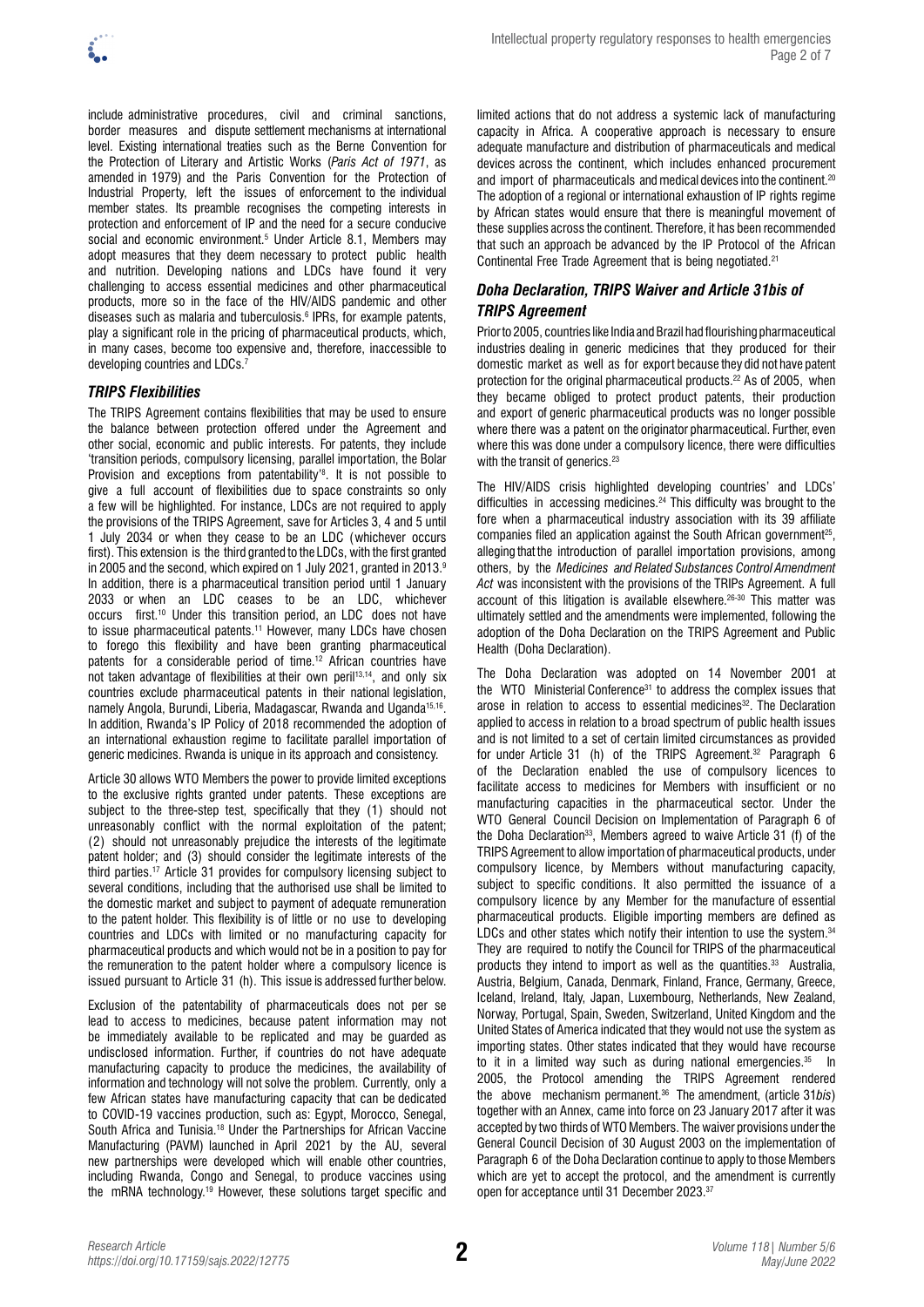

### **African implementation of the TRIPS Waiver and Article 31***bis*

Only 29 African states had accepted the TRIPS amendment by 30 April 202238, raising the following related questions: (1) Why have some African states not accepted the amendment? (2) Why have those that have accepted the amendment not filed notification of their intention to use the system as importing states? (3) Why have those which have not accepted the amendment not filed their notifications, because it is not dependent on acceptance of the amendment, as the waiver decision applies to those states which are yet to accept the amendment? Finally, one may ask, generally: Why has the system not been extensively used to date? There is no official statement from any state on why it has not accepted the amendment nor filed a notification to use the system as an importing state, so it is difficult to state the answers to the first three questions with any certainty. There has been some scholarly commentary on the minimal use of the system which will be discussed below, to advance potential answers to the fourth question.

Since its adoption in 2003, the system has been used only once by Canada (exporter) and Rwanda (importer). However, since the start of the COVID-19 pandemic. Antigua and Barbuda<sup>39</sup> as well as Bolivia<sup>40</sup> filed notices of their intention to use the system as importers. They await notification by other WTO member states of their availability to serve as exporters. Specifically, Bolivia has entered into an option agreement with Biolyse, in the hope that Canada will issue a compulsory licence that will enable the firm to export pharmaceuticals to Bolivia.<sup>41</sup>

The minimal use of the system has been attributed to several factors. The bureaucratic strictures of the notification process which is coupled with navigating the exporting state's national laws on compulsory licensing are unduly burdensome. Canada's Access to Medicines Regime (CAMR)<sup>42</sup> under which compulsory licences are issued for the manufacture of pharmaceuticals for export to eligible importing countries, has proven to be complicated and lengthy.43-45 The Canadian company seeking a compulsory licence must first negotiate a voluntary licence (which usually takes a significant period), and upon the failure of such negotiations, must obtain a compulsory licence, which also takes some time. These licences are subject to challenge in court under a good faith clause to ensure that the generic manufacturer is not competing with the originator manufacturer. In the single use of the system, the delay was also because Rwanda had to file its notification<sup>46</sup> as an importing country before Apotex could seek a voluntary licence. It took at least 3 years to navigate the CAMR before the Canada–Rwanda export–import could be implemented.45 This arduous process likely discouraged any further efforts to use the system, until the notifications filed in 2021 as noted above. As noted by Nkomo<sup>43(p.289)</sup> and others<sup>11-16</sup>, there seems to be an engrained reluctance to use health-related TRIPS flexibilities by African states. However, if the export–import process takes up to 3 years, then it is not suitable for emergency situations as innumerable lives will be lost as the process unfolds.

Concerns about the profitability of such schemes or strong incentivisation of generic manufacturers have been raised.43-45 The CAMR's 4-year maximum duration of the compulsory licence and the maximum quantity requirement also contribute to the unworkable nature of the system. Rwanda, a LDC, faced no significant internal hurdles as there were no relevant patents in relation to which compulsory licences had to be sought. In an importing country where relevant patents are in place, domestic licences must be obtained to enable the import of generics which would further complicate and delay the inbound process. Indeed, as Vincent<sup>45(p.3)</sup> has noted, 'in practice, the compulsory licensing system under Article 31*bis* does not meet the standards it aims to establish and represents little more than a patchwork to fix specific problems that arose from Article 31'. Therefore, it is understandable how it has not fulfilled the promise it initially held out and why the TRIPS Waiver proposal has been tabled, as set out below.

## **TRIPS Waiver for the prevention, containment and treatment of COVID-19**

India and South Africa presented a proposal to waive the implementation, application or enforcement of the sections dealing with copyright, industrial designs, patents and protection of undisclosed information in the TRIPS Agreement in October 2020.<sup>47</sup> The proposal is not limited to patents because hindrance to access to COVID-19 related technologies extends beyond patents and includes other IPRs such as the protection of undisclosed information embedded in all processes of research and development.48 Revised proposal text was presented on 25 May 2021, which refined the scope to include products and technologies, their materials or components, as well as their methods and means of manufacture, and focused only on COVID-19 prevention, treatment and containment.49 Waivers to rules established by WTO legal instruments are provided for in Article IX.3, 4 and 5 of the Agreement Establishing the WTO. Article IX.3. (b) establishes that 'A request for a waiver concerning the Multilateral Trade Agreements in Annexes 1C and their annexes shall be submitted initially to the Council for TRIPS which is mandated to discuss it within 90 days and submit a Report to the Ministerial Conference.' The Ministerial Conference should make a decision within the 90 days and if consensus is not reached during the time period, any decision to grant a waiver shall be taken by three fourths of the Members. Article IX.4 requires that the following be contained in the Ministerial Conference decision: exceptional circumstances justifying the decision, the terms and conditions governing the application of the waiver, and the date on which the waiver shall terminate. This is to ensure compliance with the exceptional nature of the waivers and that the waiver is granted for a limited period. Further, if the waiver is granted for a period of more than one year, it shall be reviewed by the Ministerial Conference not later than one year after it is granted, and thereafter annually until the waiver terminates. Pursuant to the outcome of the annual review, the waiver may be extended, modified or terminated.

The TRIPS Waiver proposal articulates the exceptional circumstances that motivate it as the failure to make diagnostics, therapeutics and vaccines for COVID-19 available promptly, in sufficient quantities and at affordable prices to meet global demand. Further, developing countries and LDCs face challenges in relation to using TRIPS flexibilities, such as compulsory or government use licences, and navigating the cumbersome and lengthy process for the import and export of pharmaceutical products for countries with no manufacturing capacity.

The proponents highlighted the need for WTO Members to work together to ensure that IPRs do not hinder timely access to affordable medical products including vaccines and medicines or to scaling up of research, development, manufacturing and supply of medical products essential to combat COVID-19. They called for global solidarity. The proposed duration of the waiver is an initial period of 3 years, to continue until widespread vaccination is in place globally and the majority of the world's population has developed immunity. The proposal also urges WTO Members not to challenge any measures taken in conformity with the provision of the waivers nor to resort to WTO's Dispute Settlement Mechanism.

The proposal was promptly embraced by more than 100 countries. including all AU member states and other developing states, which included Bolivia, Fiji, Indonesia, the LDC Group, Maldives, Mongolia, Pakistan, Vanatu and Venezuela. By mid-2021, it was supported by developed states such as the USA (qualified support)<sup>50</sup>, but it faced resistance from other developed states, particularly the EU, which argued that IP is not the major obstacle to access to health products and technologies related to COVID-19. Instead, they place the blame on infrastructure, supply chains and production capabilities and capacity in recipient countries as the major stumbling blocks in distributing medicines and vaccines.51 They further warn of the risk that the IP Waiver may undermine R&D and innovation, as it may reduce the incentives that spark innovation.52,53

This argument overlooks the fact that the research that led to the existing vaccines was largely financed by public funds.48,54 Hence, the argument of threats to the reward to the investors seems not to hold on this occasion.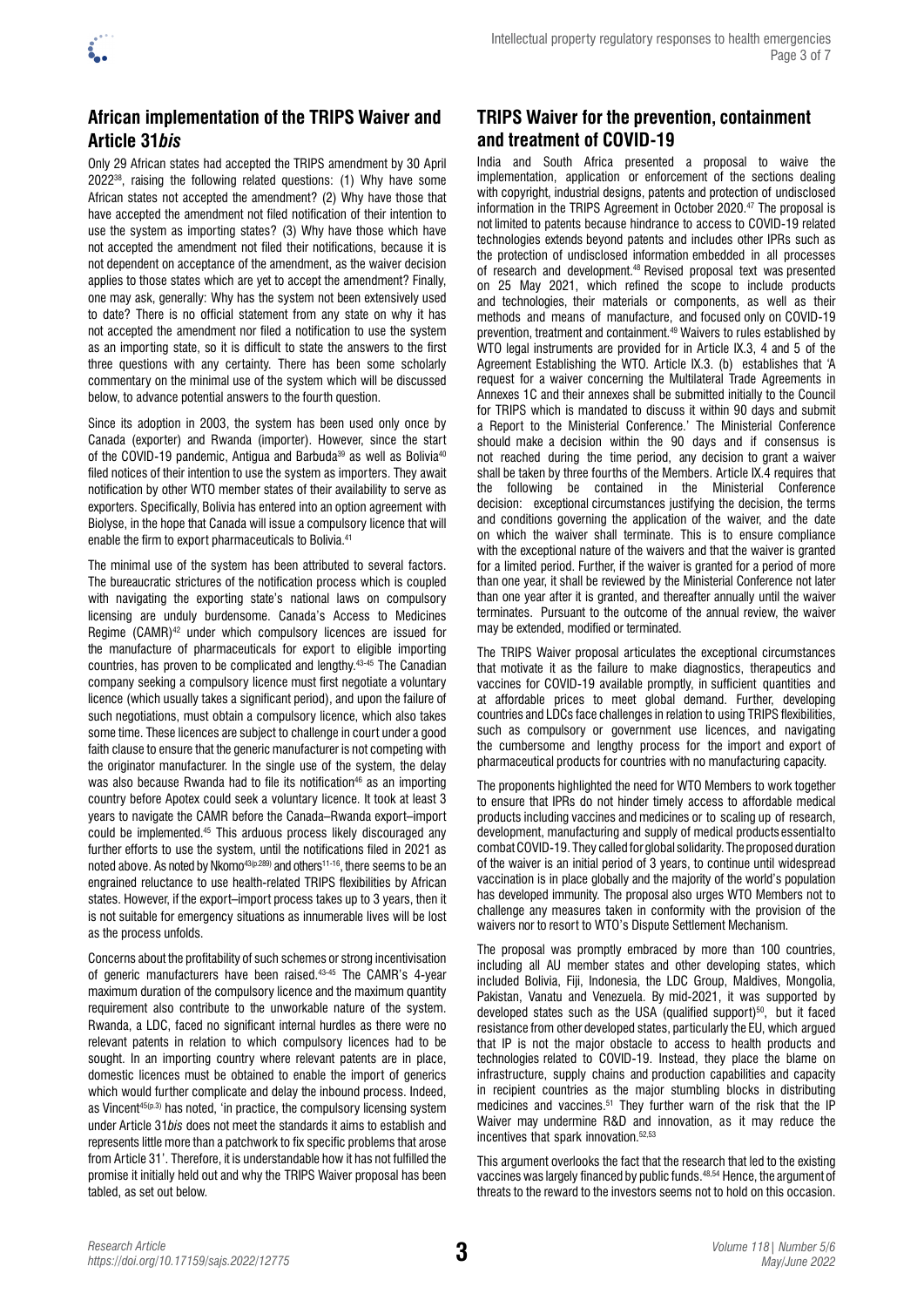It is also argued that there are many alternatives to the waiver, such as the voluntary and compulsory licences and even bilateral arrangements with suppliers which are already selling the vaccines at 'reasonable prices'. Finally, it is pointed out that the waiver will not address the main concerns of developing countries, such as lack of manufacturing capacity or the transfer of technology and goodwill, hence it is useless. Efforts to enhance manufacturing capacity on the continent have already been outlined above.

Those in support of the proposal view call for its urgent adoption as it will contribute to a fair distribution of vaccines and is in keeping with the human rights obligations of states.<sup>55</sup> The TRIPS Waiver could assure manufacturers that their activities will not attract litigation or seizure of their vaccines during the process of export with allegations of patent infringement. It is far more effective than compulsory licences due to the procedural intricacies that surround compulsory licences, as outlined above.48 There are further disadvantages in using compulsory licences, including that they are applicable on a product-by-product, and country-by-country basis due to the territorial nature of IP rights, and some countries are reluctant to make use of them for fear of reprisals or sanctions. Further, regulatory obstacles – including protection of data and marketing exclusivities – pose serious hindrances. It is unclear what should constitute adequate remuneration required for the rights holders in times of a pandemic and the lack of information on the existing relevant patents to vaccines, their content, manufacturing and regulatory processes makes it difficult to be precise about which IP rights a compulsory licence should target.

Notwithstanding the shortcomings in the compulsory licensing system, the EU presented a communication on 'Urgent trade policy responses to the COVID-19 crisis' to the General Council and to the TRIPS Council on 4 June 2021.56 The EU proposes a global trade initiative for equitable access to COVID-19 vaccines and therapeutics encompassing: (1) trade facilitation and disciplines on export restrictions; (2) expansion of production, including through pledges by vaccine producers and developers; and (3) clarification and facilitation of TRIPS Agreement flexibilities relating to compulsory licences. In essence, it hinges on the compulsory licence mechanism to meet the objectives of providing COVID-19 vaccines for all. It has been denounced as a diversion from the India–South Africa proposal.57,58 Indeed, instead of maintaining the text-based negotiation of the previous proposal, it reopens the discussion and redirects the debates on the effectiveness of compulsory licences, which as illustrated above, are inadequate. However, at the TRIPS Council, Members agreed to continue the discussions based on both proposals, which they have done primarily through the quad negotiations, and the proposals will be considered at the 12th Ministerial Conference which has been postponed until June 2022.

### **IP and the International Treaty on Pandemics**

WHO indicates that the proposed International Treaty on Pandemics aims at providing improvement in alert systems, data sharing, research, and local, regional and global production and distribution of vaccines, medicines, diagnostics and personal protective equipment.59 The European Council proposal for the Convention highlights: risk monitoring, better financing and coordination of research, greater efficiency in alerts and information sharing, improved access to healthcare resilience by strengthening healthcare systems, and secure supply chains.<sup>60</sup> However, notwithstanding the rhetoric of a 'comprehensive and multisectoral instrument' the proposed solution is not a systemic and all-encompassing response. First, the WHO's starting premise is that access to vaccines is predominantly a health issue.<sup>61</sup> This needs to be extended by an appreciation of the crucial role of other areas – such as trade rules, IP, technology transfer and environment – in facilitating access to medicines and health technologies. Indeed, a holistic approach to access to health care must not overlook the research and development, innovation, ownership and exploitation of the intangible assets developed which will have a final bearing on access to medicines and health-related technologies. So, the ongoing WHO, World Intellectual Property Organization (WIPO) and WTO Trilateral Cooperation on Public Health, IP and Trade is welcomed. However, it remains to be seen

whether WHO, as a sectoral agency, will be the most suitable site to implement and enforce a Treaty that is by its nature cross-cutting.

Second, the WHO seeks to make this Treaty binding, like the Framework Convention on Tobacco Control and the revised International Health Regulations which entered into force in 2007. The overwhelming ratification of the Framework attests to the fact that health issues prevailed over the tobacco lobbies. However, the Treaty may not have the same fate. The pharmaceutical industry lobby has shown more strength and may not be amenable to a binding instrument that may hurt its commercial interests. There are two examples that demonstrate that treaties with mandatory technology transfer provisions fail. After more than a decade of negotiations, the UNCTAD 'Draft International Code of Conduct for the Transfer of Technology' failed because of divergent positions regarding its binding character.<sup>62</sup> Developing countries wanted a binding instrument while developed countries preferred guidelines. The success of the Convention on the Law of the Sea only came after the removal of mandatory rules on technology transfer because, with such provisions in place, Western states, led by the USA, did not join the Convention.<sup>63</sup> The deadlock was only overcome in 1994 through UN Resolution 48/263 ('Agreement relating to the Implementation of Part XI of the United Nations Convention on the Law of the Sea of 10 December 1982') that repealed article 5(3) that had imposed the mandatory regime. Thereafter, ratifications started to flock in. Therefore, although the Pandemics Treaty seems to be consensual and was initiated in the political sphere, it may suffer deadlock if it includes obligations related to IP and transfer of technology related to medicines, vaccines and health technologies. However, a non-binding instrument may also be problematic: some have highlighted that the current pandemic could have been tackled efficiently if the existing International Health Regulations as revised in 2005 were binding and had been enforced.<sup>64-66</sup>

Third, what emerges clearly is that the proposed instrument is not an IP Treaty, but as access to vaccines and health technologies is entangled with IP, the proposed Treaty should consider IP matters with sufficient detail, which can only result from diplomatic negotiations. One can foresee probable minimum content such as: possible automatic waivers of IP during pandemics, compulsory licences, remuneration to rights holders, incentives to encourage transfer of technology, access to relevant information and data, technical assistance to LDCs, free flow of required medicines and health technologies, and empowerment of developing countries to gain manufacturing capacities.

Fourth, the proposed Treaty seems to focus on operational issues to tackle emergency situations such as risk monitoring, early alert to outbreaks, and mobilisation of financial resources to curb the pandemics. However, some pandemics are a result of excessive global consumption and trade patterns that are overstretching the capacities of the globe.67,68 Therefore, the response must also encompass the transformation of human behaviours and encouragement of sustainable practices. The Treaty must therefore go beyond health and trade and include environment preservation and balanced exploitation of natural resources.

Fifth, the proposed framework seems to focus on the public sector response. It became clear during the current pandemic that health and technology endeavours are owned by private entities and governments struggle to force companies to share their knowledge and intangible assets. In the context of implementation of article 66.2 of the TRIPS Agreement, developed states have always expressed their inability to force transfer of technology to occur, claiming that they do not own most technologies subject to transfer and cannot force the private sector to transfer technologies.69 And yet, the current debates on the Pandemic Treaty were sparked by political figures, driven by them and seem to rely on private sector commitment. A statement by the International Federation of Pharmaceutical Manufacturers & Associations issued on 30 March 2021 attests to the desire of the private sector to be included in the negotiation of the new Treaty.70 Lack of private sector cooperation may derail operationalisation of government commitments. This situation may be evidenced by the recent case of the C-TAP mechanism which failed partially due to lack of endorsement and support by the pharmaceutical industry.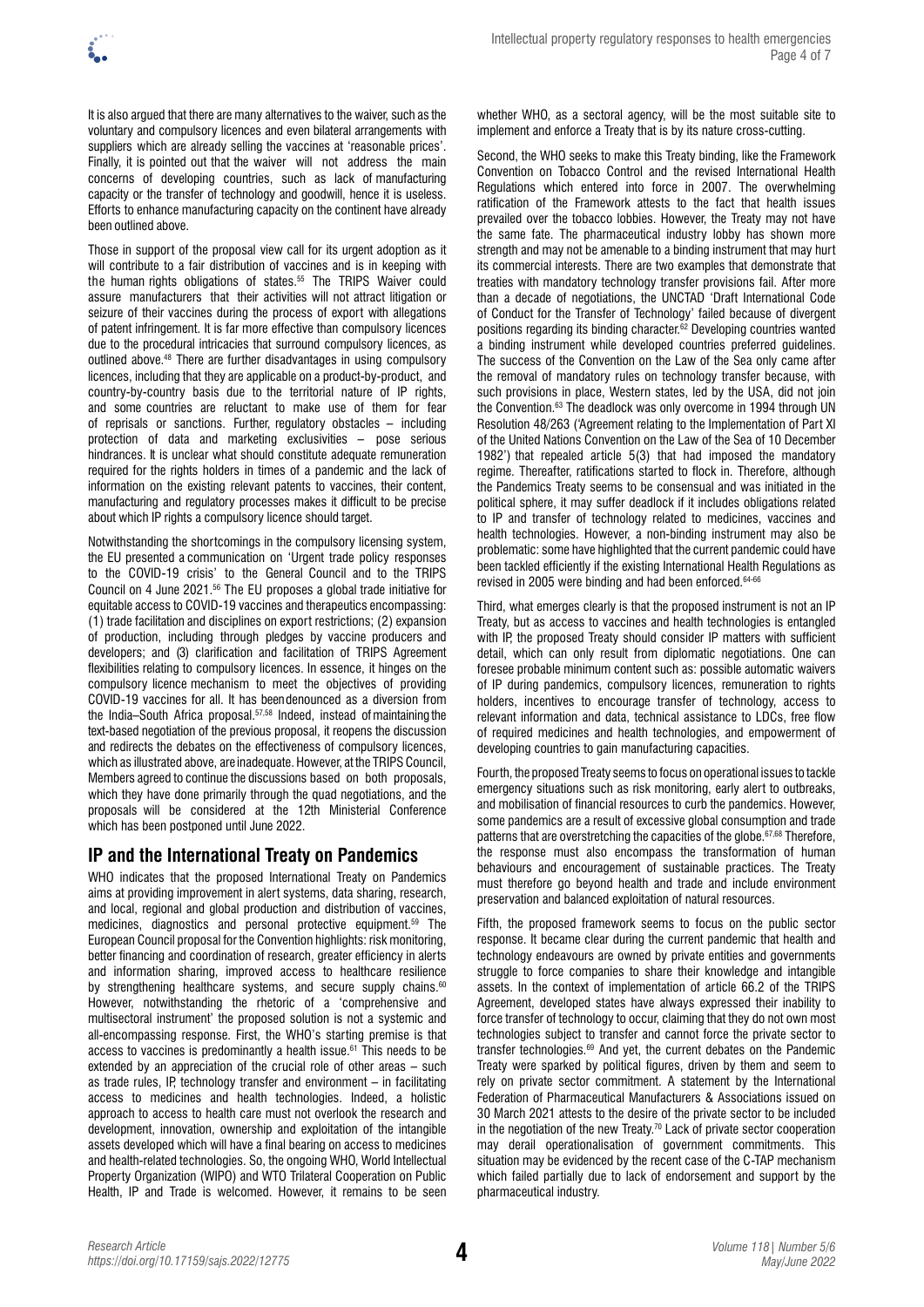

### **Conclusion: Necessary national and continental responses**

The proliferation of multilateral IP rules has restrained the policy space available for developing countries, especially in Africa, to craft balanced patent laws that enable pursuit of public policies, including that of facilitating access to medicines. However, some policy space compatible with TRIPS is still available, and should be used, to undertake reforms, such as: reviewing patentability standards, use of pre- grant and post-grant opposition, facilitating legal challenges to the validity of patents, adopting stricter rules of examination of patents and involving other public authorities in examination or litigation, imposing legal sanctions for misconduct by patent applicants and holders leading to abuse of patent rights and remedies, limiting divisional applications, and increasing registration and maintenance fees to dissuade patent applicants from filing trivial applications.<sup>71</sup> Scholarship is also focused on the desirability of compulsory licensing for trade secrets, which, due to space constraints, we cannot address here. Suffice it to note that the COVID-19 pandemic has clearly emphasised the significance of trade secrets in the race to produce and supply the necessary products and therapeutics. For various reasons, discussed above, this policy space has not been fully used by African states to reform patent laws to ensure that they fully cater for the public interest. Specifically, in relation to LDCs, the general LDC transition period and the pharmaceutical exemption period outlined above, are very significant as they provide them with policy space to refrain from application of patent laws before the specified date. However, as also noted above, many LDCs surrendered these transitional periods and enacted legislation almost fully compliant with the TRIPS Agreement before they were required to do so. Similarly, African states have neglected the reform of other IP laws which may be beneficial to scientific endeavours to develop medical products and devices to prevent, treat and contain COVID-19. A full discussion of the national solutions required under the current TRIPS rules is precluded by space constraints. Suffice it to note that it has been the subject of scholarly commentary elsewhere and may inform follow-on publications in this journal by the authors.

Having said that, it is important to reiterate that the existing mechanisms are inadequate and have failed to meet COVID-19 challenges, and those of endemic diseases. A case in point is the WHO backed mRNA vaccine technology transfer hub in South Africa which has shown impressive capacity in developing its own copy of the Moderna vaccine but is not yet able to produce the amounts of vaccine required to meet the dire need. Momentum would be aided by a royalty-free voluntary licence for low-income and low-to-middle-income countries but this is unlikely. Therefore, it is evident that a private sector/market reliant response that hopes for charity is inadequate, and the IP legal framework needs to be revised as well, to ensure equity and the full use of existing and future manufacturing capacity. Hence the proposal for a TRIPS Waiver that would suspend copyright, industrial designs, patents and protection of undisclosed information. African states, collectively, have supported the TRIPS Waiver, which may provide a fix to the current COVID-19 pandemic but is not a sustainable solution for possible recurrent pandemics in the future. Hence, the calls for the adoption of an International Treaty on Pandemics; it behoves the continent to also support this Treaty as a possible complementary response, and its progress merits watching.

Finally, the TRIPS Waiver, if it were passed, would not be self-executing, so national legislative changes would have to be enacted to implement it domestically. Even if it were not passed, African states must take domestic action to enhance access. Indeed, it is odd that they would spearhead international norm-setting reforms, whilst neglecting to act domestically. For instance, there have been sustained calls for South Africa to reform patent laws spanning at least a decade, yet even in this period of crisis, the necessary reforms are not forthcoming. The introduction of substantive patent examination, in accordance with the National IP Policy, Phase 1, 2018, would have gone a long way in preparing the patent office to deal with COVID-19 related patent applications.

### **Acknowledgements**

This work was carried out under the auspices of the DSI–NRF SARChI: Intellectual Property, Innovation and Development, University of Cape Town. It is based on research supported in part by the National Research Foundation (NRF) of South Africa (grant number: 115716). Any opinion, finding and conclusion or recommendation expressed in this material is that of the authors and the NRF does not accept any liability in this regard. We acknowledge Ghati Nyehita's research and editorial assistance and the anonymous peer reviewers for their comments.

### **Competing interests**

We have no competing interests to declare.

### **Authors' contributions**

Each author contributed to the conceptualisation, research, writing and finalisation of the manuscript. Authors are listed alphabetically. C.B.N. served as project manager and leader.

#### **References**

- 1. Our World in Data. Share of people who received at least one dose of COVID-19 vaccine [webpage on the Internet]. c2020 [updated 2021 Jul 01; cited 2021 Oct 02]. Available from: [https://ourworldindata.org/grapher/share](https://ourworldindata.org/grapher/share-people-vaccinated-covid?country=High+income~Upper+middle+income~Lower+middle+income~Low+income)[people-vaccinated-covid?country=High+income~Upper+middle+incom](https://ourworldindata.org/grapher/share-people-vaccinated-covid?country=High+income~Upper+middle+income~Lower+middle+income~Low+income) [e~Lower+middle+income~Low+income](https://ourworldindata.org/grapher/share-people-vaccinated-covid?country=High+income~Upper+middle+income~Lower+middle+income~Low+income)
- 2. Health Justice International. TRIPS WAIVER negotiations Leaked text [webpage on the Internet]. 2022 March 24 [cited 2022 Apr 11]. Available from: https://healthjusticeinitiative.org.za/2022/03/24/trips-waivernegotiations-leaked-text/
- 3. World Trade Organization (WTO). Council for Trade Related Aspects of Intellectual Property Rights (Council for TRIPS). Communication from Chairperson; 3 May 2022, IP/C/W/688.
- 4. World Trade Organization (WTO). Intellectual property: Protection and enforcement [webpage on the Internet]. No date [cited 2021 Aug 24]. Available from: [www.wto.org/english/thewto\\_e/whatis\\_e/tif\\_e/agrm7\\_e.htm](http://www.wto.org/english/thewto_e/whatis_e/tif_e/agrm7_e.htm)
- 5. Mitchell AD, Voon T. The TRIPS Waiver as a recognition of public health concerns in the WTO. In: Pooge T, Rimmer M, Rubenstein K, editors. Incentives for global public health: Patent law and access to essential medicines. Cambridge: Cambridge University Press; 2010. p. 56. [https://doi.](https://doi.org/10.1017/CBO9780511750786.005) [org/10.1017/CBO9780511750786.005](https://doi.org/10.1017/CBO9780511750786.005)
- 6. Correa CM. TRIPS Agreement and access to drugs in developing countries. SUR Int J Hum Rights. 2005;3(2):26–39.
- 7. Cottier T. The Doha Waiver and its effects on the nature of TRIPS system and competition law: The impact of human rights. NCCR Trade Regulation Working Paper No. 2006/21. SSRN.<https://doi.org/10.2139/ssrn.1036381>
- 8. Nicole D, Owoeye O. Using TRIPS flexibilities to facilitate access to medicines. Bull WHO. 2013;91:533–539.<https://doi.org/10.2471/BLT.12.115865>
- 9. World Trade Organization (WTO). WTO Members agree to extend TRIPS transition period for LDCs until 1 July 2034 [webpage on the Internet]. c2021 [cited 2021 Jul 05]. Available from: [www.wto.org/english/news\\_e/](http://www.wto.org/english/news_e/news21_e/trip_30jun21_e.htm) [news21\\_e/trip\\_30jun21\\_e.htm](http://www.wto.org/english/news_e/news21_e/trip_30jun21_e.htm)
- 10. WTO Council for TRIPS. Extension of the transition period under article 66.1 of the TRIPS Agreement for least developed country members for certain obligations with respect to pharmaceutical products (Decision of the Council for TRIPS of 6 November 2015, IP/C/73).
- 11. Baker B. A full description of WTO TRIPS flexibilities available to ARIPO member states and a critique of ARIPO's comparative study analyzing and making recommendations concerning those flexibilities [document on the Internet]. c2019 [cited 2021 Oct 02]. Available from: [www.bu.edu/gdp/](http://www.bu.edu/gdp/files/2020/05/ARIPO-Member-States-obligations-and-flexibilities-under-the-WTO-TRIPS-Agreement-March-2019.pdf) [files/2020/05/ARIPO-Member-States-obligations-and-flexibilities-under-the-](http://www.bu.edu/gdp/files/2020/05/ARIPO-Member-States-obligations-and-flexibilities-under-the-WTO-TRIPS-Agreement-March-2019.pdf)[WTO-TRIPS-Agreement-March-2019.pdf](http://www.bu.edu/gdp/files/2020/05/ARIPO-Member-States-obligations-and-flexibilities-under-the-WTO-TRIPS-Agreement-March-2019.pdf)
- 12. Adusei P. Patenting of pharmaceuticals and development in sub-Saharan Africa: Laws, institutions, practices, and politics. Heidelberg: Springer Science & Business Media; 2012. p. 15.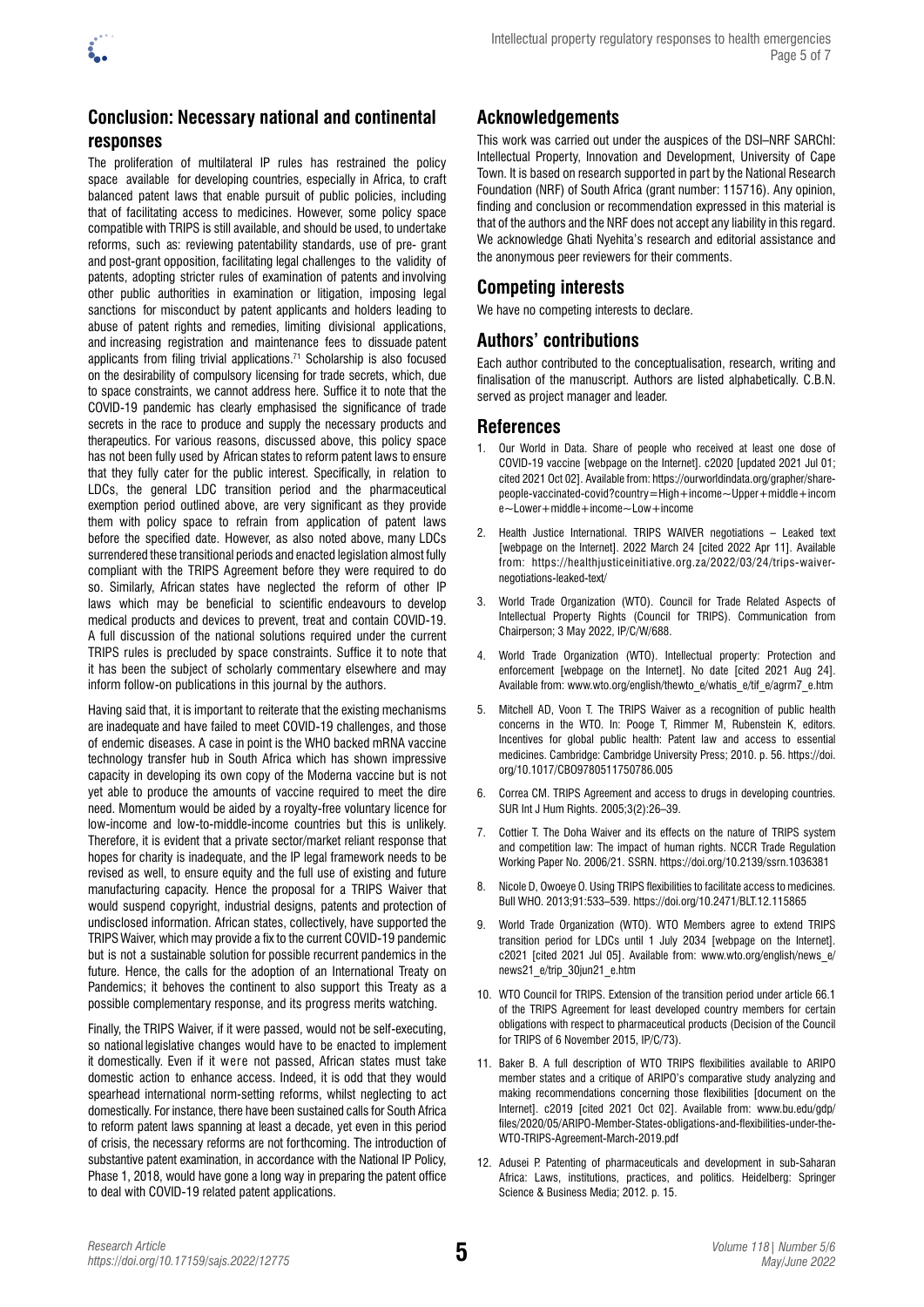- 
- 13. Nkomo M. The under-utilization of TRIPS flexibilities by developing countries: The case of Africa. WIPO-WTO Colloquium Paper 1; p. 125–126 [document on the Internet]. c2010 [cited 2021 Aug 24]. Available from: [https://www.wto.org/english/tratop\\_e/trips\\_e/colloquium\\_papers\\_e/2010/](https://www.wto.org/english/tratop_e/trips_e/colloquium_papers_e/2010/chapter_11_2010_e.pdf) [chapter\\_11\\_2010\\_e.pdf](https://www.wto.org/english/tratop_e/trips_e/colloquium_papers_e/2010/chapter_11_2010_e.pdf)
- 14. Vawda YA, Shozi B. Eighteen years after Doha: An analysis of the use of public health TRIPS flexibilities in Africa. SSRN. 2020 February 15 [cited 2021 Aug 24]. [http://dx.doi.org/10.2139/ssrn.3559478](https://dx.doi.org/10.2139/ssrn.3559478)
- 15. Motari M, Nikiema JB, Kasilo OMJ, Kniazkov S, Loua A, Sougou A, et al. The role of intellectual property rights on access to medicines in the WHO African region: 25 years after the TRIPS agreement. BMC Public Health. 2021;21, Art. #490.<https://doi.org/10.1186/s12889-021-10374-y>
- 16. Banda M. WTO TRIPS Agreement: A hindrance to the economic development of least developed countries? The Case of Malawi and Rwanda. WIPO-WTO Colloquium Paper 9; p. 130–131 [document on the Internet]. c2019 [cited 2021 Aug 24]. Available from: [https://www.wto.org/english/tratop\\_e/trips\\_e/](https://www.wto.org/english/tratop_e/trips_e/colloquium_papers_e/2019/chapter_9_2019_e.pdf) [colloquium\\_papers\\_e/2019/chapter\\_9\\_2019\\_e.pdf](https://www.wto.org/english/tratop_e/trips_e/colloquium_papers_e/2019/chapter_9_2019_e.pdf)
- 17. Christie AF, Wright R. A comparative analysis of the three-step tests in international treaties. IIC. 2014;45(4):409–433. [https://doi.org/10.1007/](https://doi.org/10.1007/s40319-014-0202-2) [s40319-014-0202-2](https://doi.org/10.1007/s40319-014-0202-2)
- 18. World Health Organization (WHO). What is Africa's vaccine production capacity? 19 March 2021 [cited 2021 Sep 05]. Available from: [www.afro.](http://www.afro.who.int/news/what-africas-vaccine-production-capacity) [who.int/news/what-africas-vaccine-production-capacity](http://www.afro.who.int/news/what-africas-vaccine-production-capacity)
- 19. AU/Africa CDC. Statement on the remarkable progress made by several African countries as part of the Partnerships for African Vaccine Manufacturing (PAVM). 13 July 2021 [cited 2021 Sep 05]. Available from: [https://africacdc.org/news-item/statement-on-the-remarkable-progress](https://africacdc.org/news-item/statement-on-the-remarkable-progress-made-by-several-african-countries-as-part-of-the-partnerships-for-african-vaccine-manufacturing-pavm/)[made-by-several-african-countries-as-part-of-the-partnerships-for-african](https://africacdc.org/news-item/statement-on-the-remarkable-progress-made-by-several-african-countries-as-part-of-the-partnerships-for-african-vaccine-manufacturing-pavm/)[vaccine-manufacturing-pavm/](https://africacdc.org/news-item/statement-on-the-remarkable-progress-made-by-several-african-countries-as-part-of-the-partnerships-for-african-vaccine-manufacturing-pavm/)
- 20. Nelson Mandela School of Public Governance. Policy Brief on Pharmaceuticals, Healthcare Value Chains and Health Resilience [document on the Internet]. c2021 [cited 2021 Aug 24]. Available from: [https://issuu.](https://issuu.com/buildingbridgesuct/docs/tms_w1_pharma_policy_brief_2204) [com/buildingbridgesuct/docs/tms\\_w1\\_pharma\\_policy\\_brief\\_2204](https://issuu.com/buildingbridgesuct/docs/tms_w1_pharma_policy_brief_2204)
- 21. United Nations Economic Commission for Africa (UNECA), AU, United Nations Conference on Trade and Development (UNCTAD). Assessing regional integration in Africa: ARIA IX: Next steps for the African Continental Free Trade Area. Addis Ababa: UNECA, AU, UNCTAD; 2019. p. 103–130.
- 22. World Trade Organization (WTO). TRIPS fact sheet [webpage on the Internet]. No date [cited 2021 Jul 22]. Available from: [https://www.wto.org/english/](https://www.wto.org/english/tratop_e/trips_e/factsheet_pharm04_e.htm) [tratop\\_e/trips\\_e/factsheet\\_pharm04\\_e.htm](https://www.wto.org/english/tratop_e/trips_e/factsheet_pharm04_e.htm)
- 23. Ncube CB. Enforcing patent rights against goods in transit: A new threat to trans-border trade in generic medicines. SA Merc LJ. 2009;21:680–694.
- 24. World Health Organization (WHO). Access to affordable medicines for HIV/ AIDS and hepatitis: The intellectual property rights context. No. SEA-TRH-16. New Delhi: WHO Regional Office for South-East Asia; 2014.
- 25. Pharmaceutical Manufacturers' Association v The President of the Republic of South Africa. (CCT31/99) [2000] ZACC 1.
- 26. Ncube CB. South Africa's three decades of access to medicine discourse: Blight or benefit. In: Ragavan S, Vanni A, editors. Intellectual property law and access to medicines: TRIPS Agreement, health, and pharmaceuticals. Abingdon: Routledge; 2021. p. 235–251.<https://doi.org/10.4324/9781003176602-15>
- 27. Heywood M. Debunking 'Conglomo-talk': A case study of the amicus curiae as an instrument for advocacy, investigation and mobilisation. Law Democracy & Development. 2001;5(2):133–144.
- 28. Fisher WW, Rigamonti CP. The South Africa AIDS controversy: A case study in patent law and policy [document on the Internet]. c2005 [cited 2021 Oct 02]. Available from: [http://cyber.law.harvard.edu/people/tfisher/South%20](http://cyber.law.harvard.edu/people/tfisher/South%20Africa.pdf) [Africa.pdf](http://cyber.law.harvard.edu/people/tfisher/South%20Africa.pdf)
- 29. Cleary S, Ross D. The 1998–2001 legal struggle between the South African government and the international pharmaceutical industry: A game-theoretic analysis. J Soc Political Econ Stud. 2002;27(4):445–494.
- 30. Sacco SF. A comparative study of the implementation in Zimbabwe and South Africa of the international law rules that allow compulsory licensing and parallel importation for HIV/AIDS drugs. Afr Hum Rights Law J. 2005;5(1):105–128.
- 31. World Trade Organization (WTO). Declaration of the TRIPS Agreement and Public Health of 14 November 2001, WTO Doc. WT/MIN(01) EC/2,41 ILM 755; 2002.
- 32. Abbot FM. The Doha Declaration on the TRIPS Agreement and public health: Lighting a dark corner at the WTO. J Int Econ Law. 2002;2:469–490. [https://](https://doi.org/10.1093/jiel/5.2.469) [doi.org/10.1093/jiel/5.2.469](https://doi.org/10.1093/jiel/5.2.469)
- 33. WTO General Council WT/L/540 2 September 2003, Implementation of Paragraph 6 of the Doha Declaration on the TRIPS Agreement and Public Health.
- 34. Mitchell AD, Voon T. The TRIPS Waiver as a recognition of public health concerns in the WTO. In: Pooge T, Rimmer M, Rubenstein K, editors. Incentives for global public health: Patent law and access to essential medicines. Cambridge: Cambridge University Press; 2010. p. 63–65. [https://](https://doi.org/10.1017/CBO9780511750786.005) [doi.org/10.1017/CBO9780511750786.005](https://doi.org/10.1017/CBO9780511750786.005)
- 35. WTO General Council Chairperson's statement. Excerpt from the minutes of the General Council Meeting 30 August 2003 (paragraph 29) [document on the Internet]. c2003 [cited 2021 Oct 02]. Available from: [www.wto.org/](http://www.wto.org/english/tratop_e/trips_e/gc_stat_30aug03_e.htm) [english/tratop\\_e/trips\\_e/gc\\_stat\\_30aug03\\_e.htm](http://www.wto.org/english/tratop_e/trips_e/gc_stat_30aug03_e.htm)
- 36. WTO General Council Amendment to the TRIPS Agreement, Decision of December 6, 2005, (WT/L/641).
- 37. WTO General Council Decision WT/L/1122 Amendment of the TRIPS Agreement – Eighth extension of the period for the acceptance by members of the protocol amending the TRIPS Agreement General Council Decision, adopted on 22 November 2021.
- 38. WTO Amendment of the TRIPS Agreement: Members and dates of acceptance [webpage on the Internet]. No date [cited 2022 May 13]. Available from: [www.wto.org/english/tratop\\_e/trips\\_e/amendment\\_e.htm](http://www.wto.org/english/tratop_e/trips_e/amendment_e.htm)
- 39. WTO Council for TRIPS. Notification under the amended TRIPS Agreement: Notification of intention to use the special compulsory licensing system as an importing member. 17 May 2021IP/N/8/ATG/1.
- 40. WTO Council for TRIPS. Notification under the amended TRIPS Agreement: Notification of intention to use the special compulsory licensing system as an importing member. 19 February 2021 IP/N/8/BOL/1.
- 41. Abinader LG. Bolivia seeks to import COVID-19 vaccines from Biolyse, if Canada grants them a compulsory license. Keinonline.org. 11 May 2021 [cited 2021 Oct 02]. Available from: [www.keionline.org/36119](http://www.keionline.org/36119)
- 42. Government of Canada. Introduction to the Canada's Access to Medicines Regime [webpage on the Internet]. No date [cited 2021 Oct 02]. Available from: [www.canada.ca/en/health-canada/services/canada-access](http://www.canada.ca/en/health-canada/services/canada-access-medicines-%20regime/introduction.html)[medicines- regime/introduction.html](http://www.canada.ca/en/health-canada/services/canada-access-medicines-%20regime/introduction.html)
- 43. Nkomo M. Rwanda's new intellectual property law and compulsory licensing for export under the WTO: Not quite a panacea. Afr J Int Comp Law. 2013;21(2):279.<https://doi.org/10.3366/ajicl.2013.0062>
- 44. Cotter C. The implications of Rwanda's Paragraph 6 Agreement with Canada for other developing countries. Loyola University Chicago International Law Review. 2008;5:177–179.
- 45. Vincent NG. Trip-ing up: The failure of TRIPS Article 31bis. Gonzaga J Int Law. 2020:1–37.
- 46. WTO Council for TRIPS. Annual review of the decision on the implementation of Paragraph 6 of the Doha Declaration on the TRIPS Agreement and public health: Report to the General Council. WTO Doc. IP/C/57. 10 December 2010.
- 47. WTO Council for TRIPS. Waiver from certain provisions of the TRIPS Agreement for the prevention, containment and treatment of Covid-19 – Communication from India and South Africa IP/C/W/669. 2 October 2020.
- 48. Thambisetty S, McMahon A, McDonagh L, Kang HY, Dutfield G. The TRIPS intellectual property waiver proposal: Creating the right incentives in patent law and politics to end the COVID-19 pandemic. Law, Society and Economy Working Papers 06/2021 1, 21–22. SSRN. [https://doi.org/10.2139/](https://doi.org/10.2139/ssrn.3851737) [ssrn.3851737](https://doi.org/10.2139/ssrn.3851737)